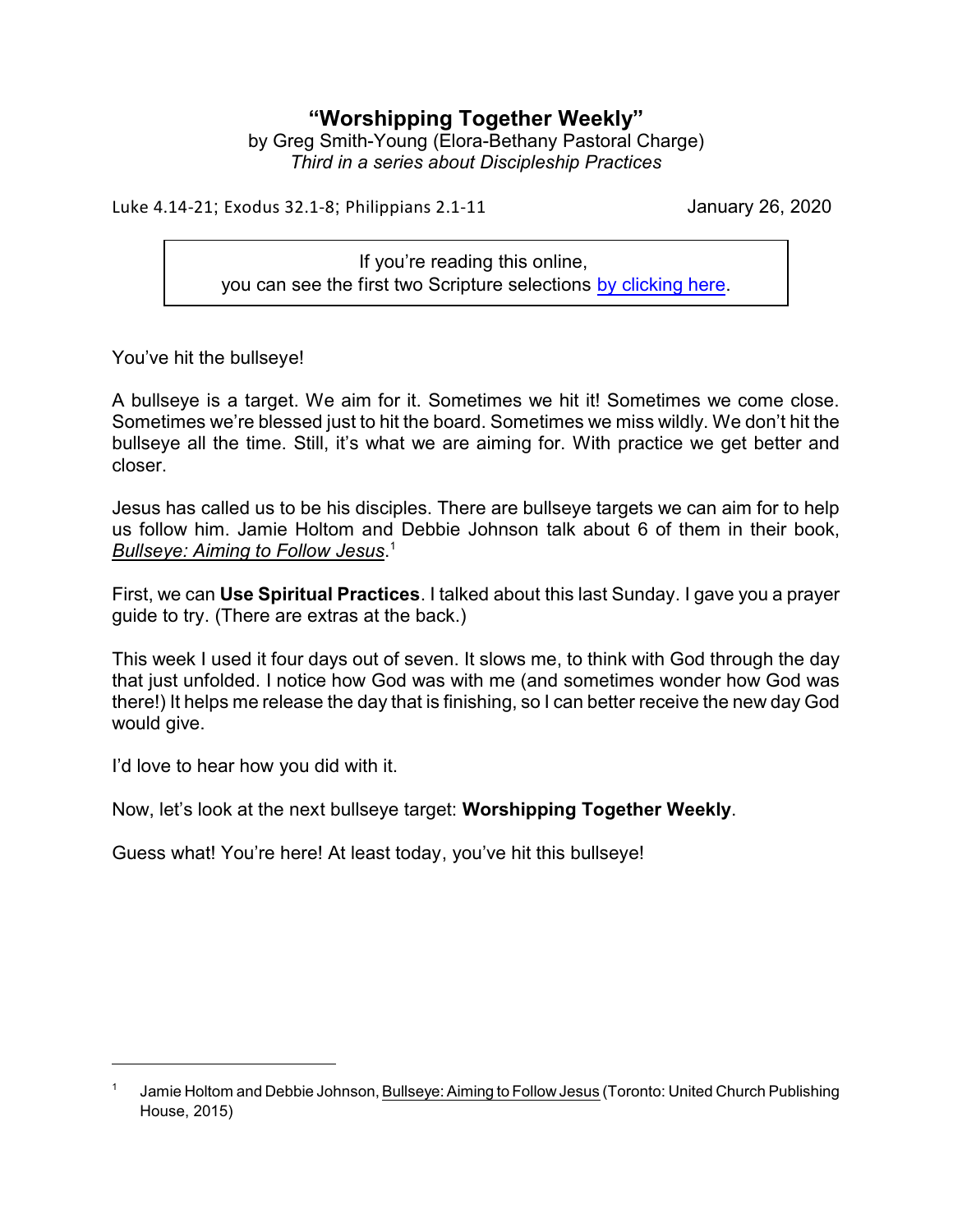II

Remember we started worship with Jesus in his hometown. It was the Sabbath, he went to his synagogue, his community's house of gathering, *as was his custom*.

Jesus lived a lively, constant relationship with God his Father. Everywhere he went, he experienced God. Still, he also gathered with others to worship God. He did it regularly.

Jesus is our rabbi, our teacher, our master. We follow him, and he makes us more like himself. Jesus' life is the true life we are made for. So we want to pattern our lives like his.

Jesus worshipped. So worshipping God together weekly is our target too.

III

Worshipping together weekly is my compass. Worship points me in the right direction. It orients me to God. I need that, because I so easily become disoriented.

Remember the reading from Exodus. They were God's People, for heaven's sake! From slavery God had just freed them. With plague upon plague, God had pried them loose from that deadly chain. Their feet had stepped upon the muddy sea floor, their hands brushing against pushed back walls of water, as God delivered them from genocide through the sea.

But toddle Moses off for a few weeks, and they're lost. They don't know where to turn. So they'll turn anywhere. Fashion a calf from their own trinkets, and they'll bow before it and declare it their salvation.

We are no different. Easily disoriented away from God.

Worship returns our gaze above the mountain. It points us to God, our only salvation.

IV

Worshipping together weekly shows me who God is.

We gather around the font of baptism, and encounter God who comes to us with pure grace: unearned, undeserved, unexpected, and so, so needed. God's love.

We gather around the table of communion, and encounter God who comes to us embodied, and broken, with God's own heart-blood of life poured out to give us life.

We gather around the pages of scripture, and encounter God who lifts us, and troubles us; who enlightens us, and perplexes us; who entangles us and unties us; who speaks through these pages of the ages and speaks right now. We wrestle with God. In the wrestling, God gives blessing.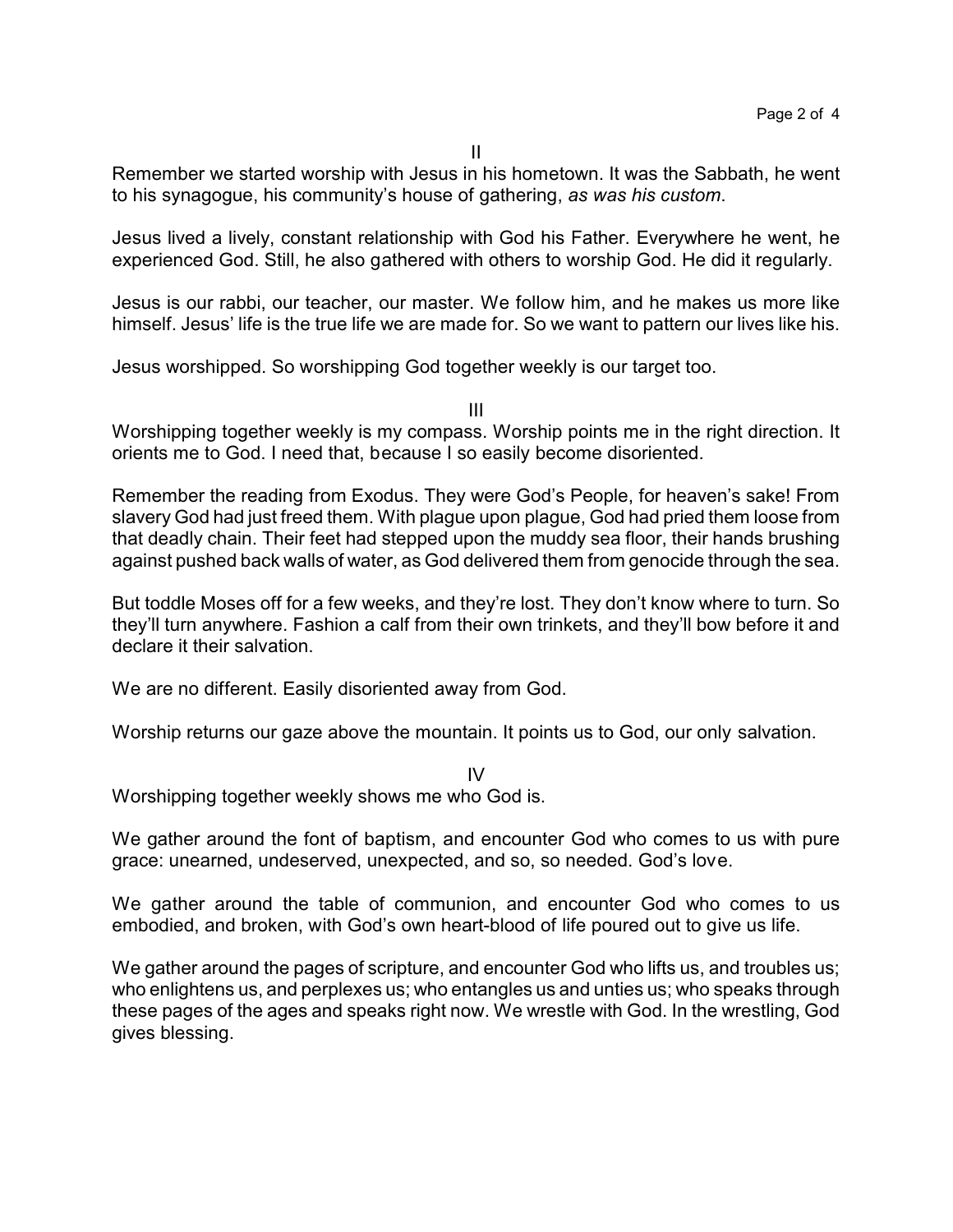We gather with hands at our side, hands clasped and hands lifted, and we learn prayer with our Lord Jesus who teaches us to pray.

Worshipping weekly shows us who God is, and how we can be with God.

V Worshipping God weekly brings us together. I need you.

Having alone-moments with God is so important. But if alone-moments are all we have, we dangerously turn in on ourselves. God made us for each other. My spirituality must include you. We're in this together.

Some Sundays, I don't feel like being here worshipping. Those are the days I most need to come. I need you to carry me.

We need to bring our praying together. We need to bring our singing together. We need to bring our teaching and learning together. When I'm celebrating, I need to weep with you. When I'm sorrowing, I need your joy.

Together we wade into the wisdom of the ages, the rhythms of prayer and praise that we don't make up, but which were given over to us.

This is so much bigger than any one of us. Life with Jesus in the Presence of God is much too rich a treasure for us to ever do it ourselves. Our worship in this little place brings us into spaces as far-reaching as the cosmos and more. We join all creation in celebration.

Worshipping weekly brings us all together.

VI

Worshipping God together weekly is a habit.

A habit is something we do because it's "just what we do." Some habits are bad for us. When something is good for us to do, however, doing it habitually is a good thing. Brushing my teeth is a habit for me. So after I eat, I don't spend a lot of time sitting there, pondering the virtues of dental hygiene. (Flossing, on the other hand. . . .)

When worshipping together weekly has become a habit, then every Sunday does not involve a big decision about whether or not we're going to go to where our church is gathering. It's what we do!

Of course, sometimes we don't. Remember, the bullseye is a target we are aiming for, which does not mean we will always hit it. Some weeks there are good reasons for us to be doing something else. After some meals I don't get to brush my teeth. But miss too much, and we get out of the habit, and it's hard to start again.